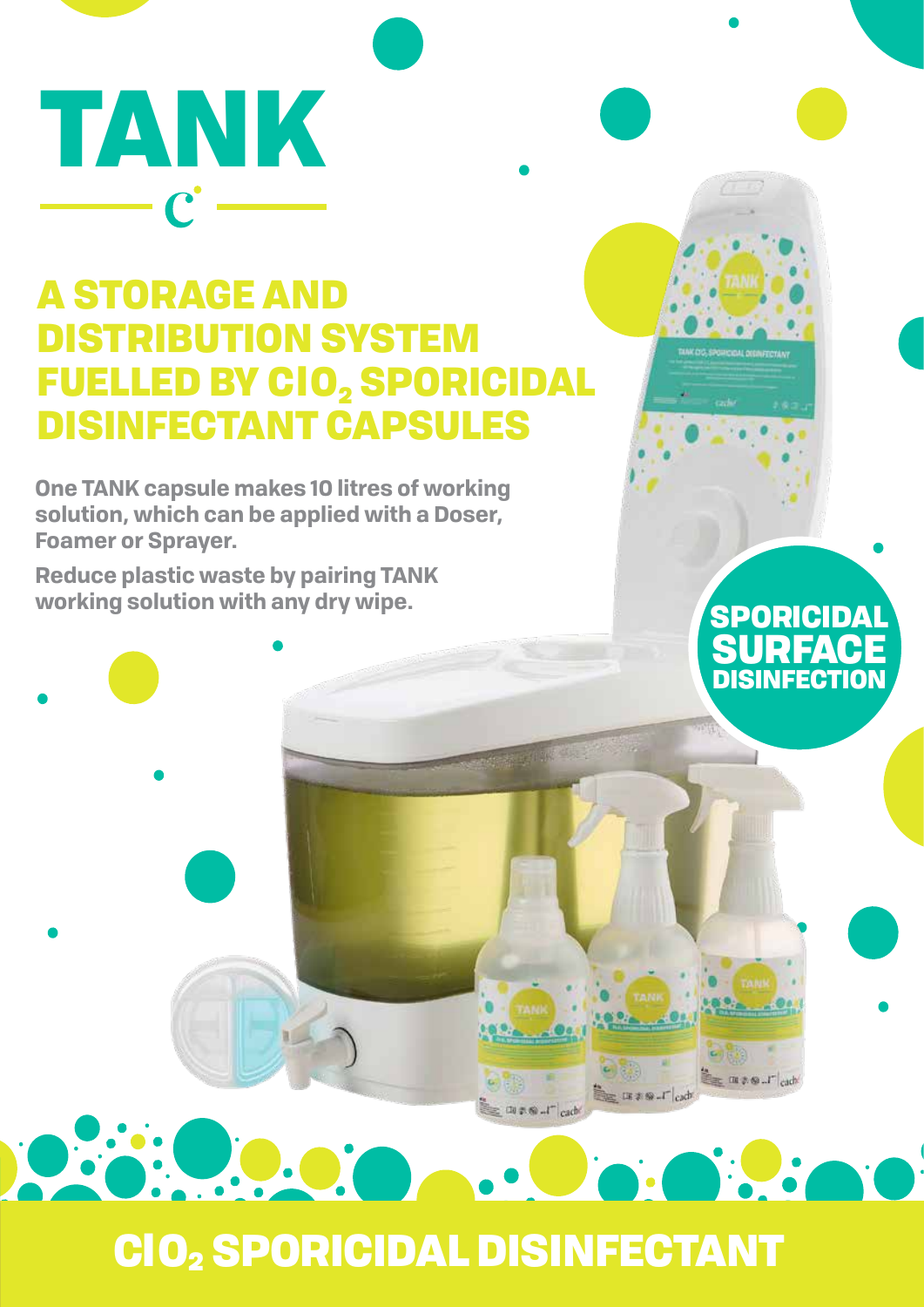### ClO2 SPORICIDAL DISINFECTANT

TANK

TANK CIO<sub>2</sub> Sporicidal Disinfectant is built upon the same chlorine dioxide  $(CIO<sub>2</sub>)$  chemistry as the Tristel Medical Instrument Decontamination products.

TANK ClO2 Sporicidal Disinfectant capsules incorporate two separate compartments that contain Base Solution (citric acid) and Activator Solution (sodium chlorite). When mixed by bursting the capsule,  $ClO<sub>2</sub>$  chemistry is generated for dilution in 10 litres of water. TANK ClO<sub>2</sub> Sporicidal Disinfectant contains a surfactant for added cleaning performance.

Tristel  $ClO<sub>2</sub>$  eliminates microorganisms by destroying their molecular structures. This means that harmful microbes cannot build resistance to CIO<sub>2</sub>.

Once prepared, the working solution can be stored in TANK for up to 5 days and in a dosing bottle for 24 hours.

SPORICIDAL IN 3 MINUTES

& PROVEN EFFECTIVE AGAINST:

### . Norovirus

- MRSA
- C<sub>RE</sub>
- **VRF**
- <sup>y</sup> MDRAB
- <sup>y</sup> *Candida auris*
- <sup>y</sup> *Escherichia coli*

| <b>SPORICIDAL</b>       | <b>EN 17126</b> |
|-------------------------|-----------------|
| <b>MYCOBACTERICIDAL</b> | <b>EN 14348</b> |
| <b>VIRUCIDAL</b>        | <b>EN 14476</b> |
| <b>YEASTICIDAL</b>      | EN 13624        |
|                         | <b>EN 16615</b> |
| <b>BACTERICIDAL</b>     | <b>EN 13727</b> |
|                         | <b>EN16615</b>  |

 $-0.88$ 

 $-1886$ 

## WE PROVIDE THE CHEMISTRY **YOU ADD THE WATER**

# SMALL CAPSULE, BIG IMPACT

Tuberculosis (TB) causing Mycobacteria

(e.g. Hepatitis B virus and HIV)\*\*

Microbiological testing is ongoing. For the latest information please contact **validation@tristel.com**.

<sup>y</sup> *Bacillus subtilis* <sup>y</sup> *Bacillus cereus* <sup>y</sup> *Clostridioides difficile*

SARS-CoV-2<sup>\*</sup> **Bloodborne viruses** 

**One TANK CIO<sub>2</sub> Sporicidal Disinfectant** capsule makes 10 litres of sporicidal solution, which is the same as 2,000 sporicidal wipes wetted with 5ml of liquid.

Rather than relying on convenience products which do harm once they are disposed of, TANK uses plastic thoughtfully. The core components are reusable, and all the plastic items within the system are recyclable.

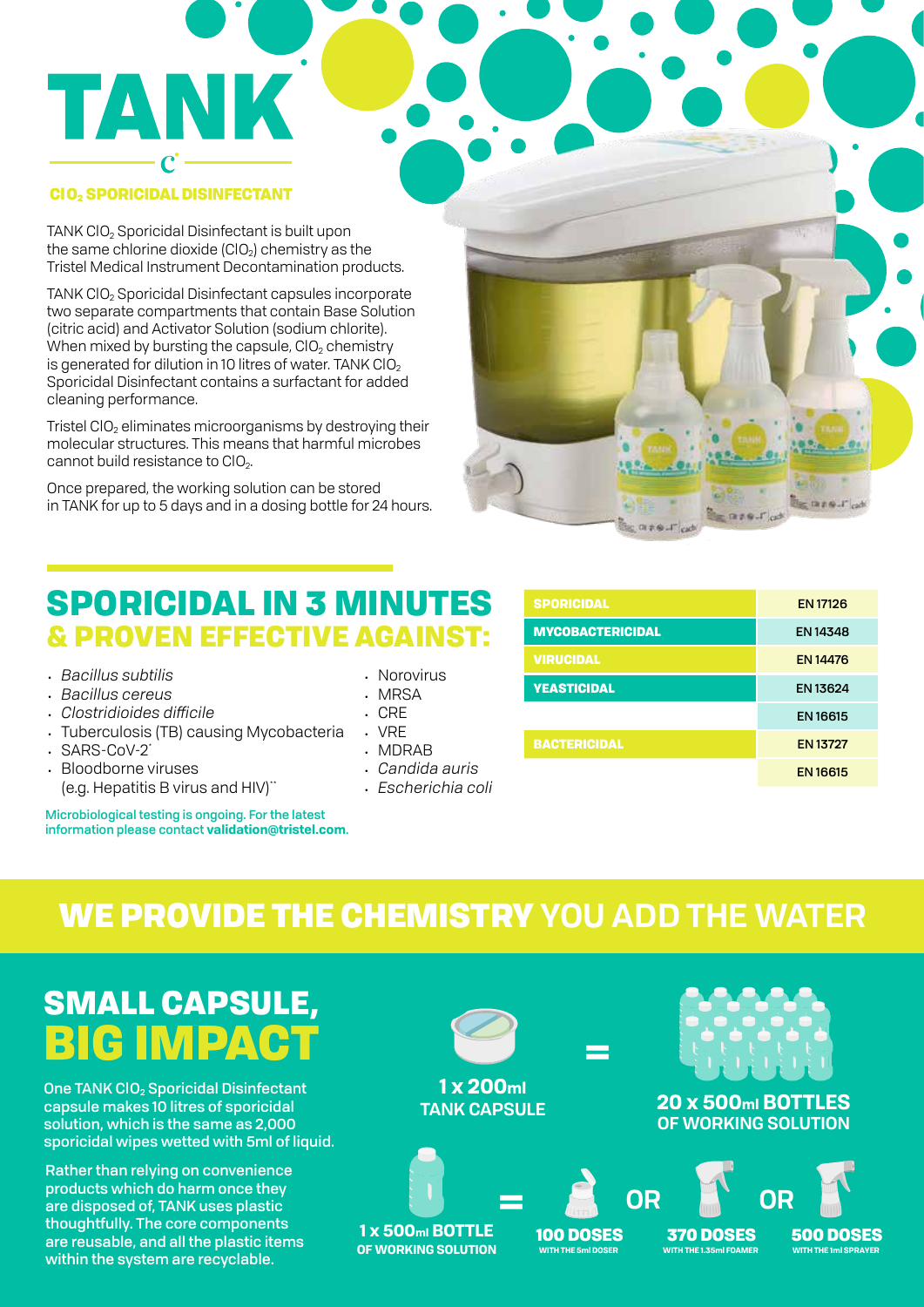## EASY TO USE. **BURST, FILL & APPLY**



## SAVING **SPACE** REDUCING **WASTE & EMISSIONS**



You only need 1 pallet of **1 PALLET** VS **6 LORRIES**

TANK capsules to produce the equivalent of 2 million peracetic acid (PAA) sporicidal wipes.





### **MADE IN THE UK** VS **MADE IN CHINA**

**0.025g** VS **12g** 

TANK Capsules are filled, sealed, and packed in the UK. To reach NHS Alfreton they only need to travel 134 miles, versus the 12,000 miles required for products manufactured in China.

### ANTIMICROBIAL **PROTECTION**

Biomaster® surface protection is incorporated into each of the TANK labels to reduce bacterial growth. Biomaster is proven to inhibit growth of most types of harmful bacteria, reducing risk of cross-contamination.